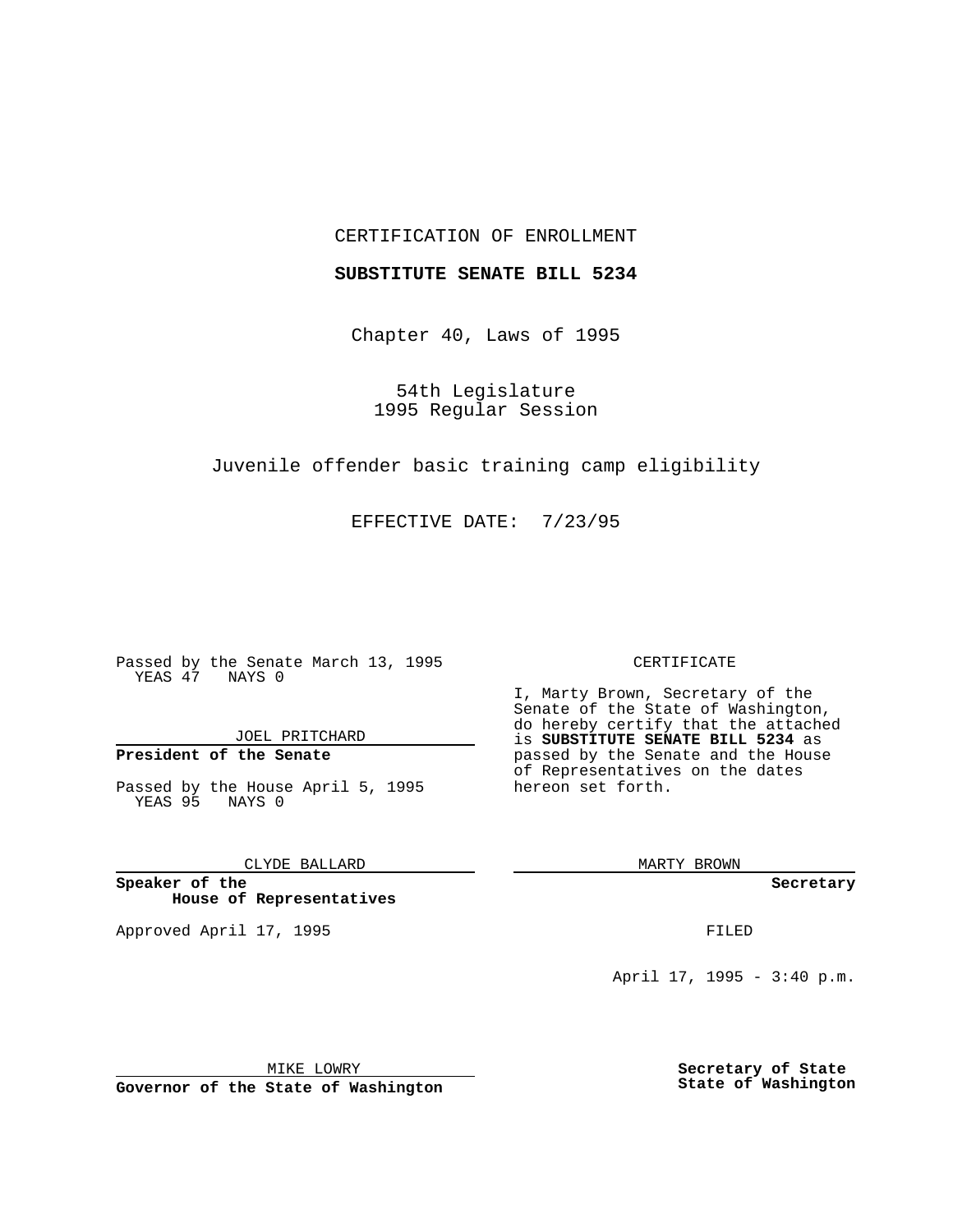## **SUBSTITUTE SENATE BILL 5234** \_\_\_\_\_\_\_\_\_\_\_\_\_\_\_\_\_\_\_\_\_\_\_\_\_\_\_\_\_\_\_\_\_\_\_\_\_\_\_\_\_\_\_\_\_\_\_

\_\_\_\_\_\_\_\_\_\_\_\_\_\_\_\_\_\_\_\_\_\_\_\_\_\_\_\_\_\_\_\_\_\_\_\_\_\_\_\_\_\_\_\_\_\_\_

Passed Legislature - 1995 Regular Session

### **State of Washington 54th Legislature 1995 Regular Session**

**By** Senate Committee on Human Services & Corrections (originally sponsored by Senators Smith, Long, Haugen and Kohl; by request of Department of Social and Health Services)

Read first time 02/16/95.

 AN ACT Relating to eligibility for juvenile offender basic training 2 camp; and amending RCW 13.40.320.

BE IT ENACTED BY THE LEGISLATURE OF THE STATE OF WASHINGTON:

 **Sec. 1.** RCW 13.40.320 and 1994 sp.s. c 7 s 532 are each amended to read as follows:

 (1) The department of social and health services shall establish and operate a medium security juvenile offender basic training camp program. The department shall site a juvenile offender basic training camp facility in the most cost-effective facility possible and shall review the possibility of using an existing abandoned and/or available state, federally, or military-owned site or facility.

 (2) The department may contract under this chapter with private companies, the national guard, or other federal, state, or local agencies to operate the juvenile offender basic training camp, notwithstanding the provisions of RCW 41.06.380. Requests for proposals from possible contractors shall not call for payment on a per diem basis.

 (3) The juvenile offender basic training camp shall accommodate at least seventy offenders. The beds shall count as additions to, and not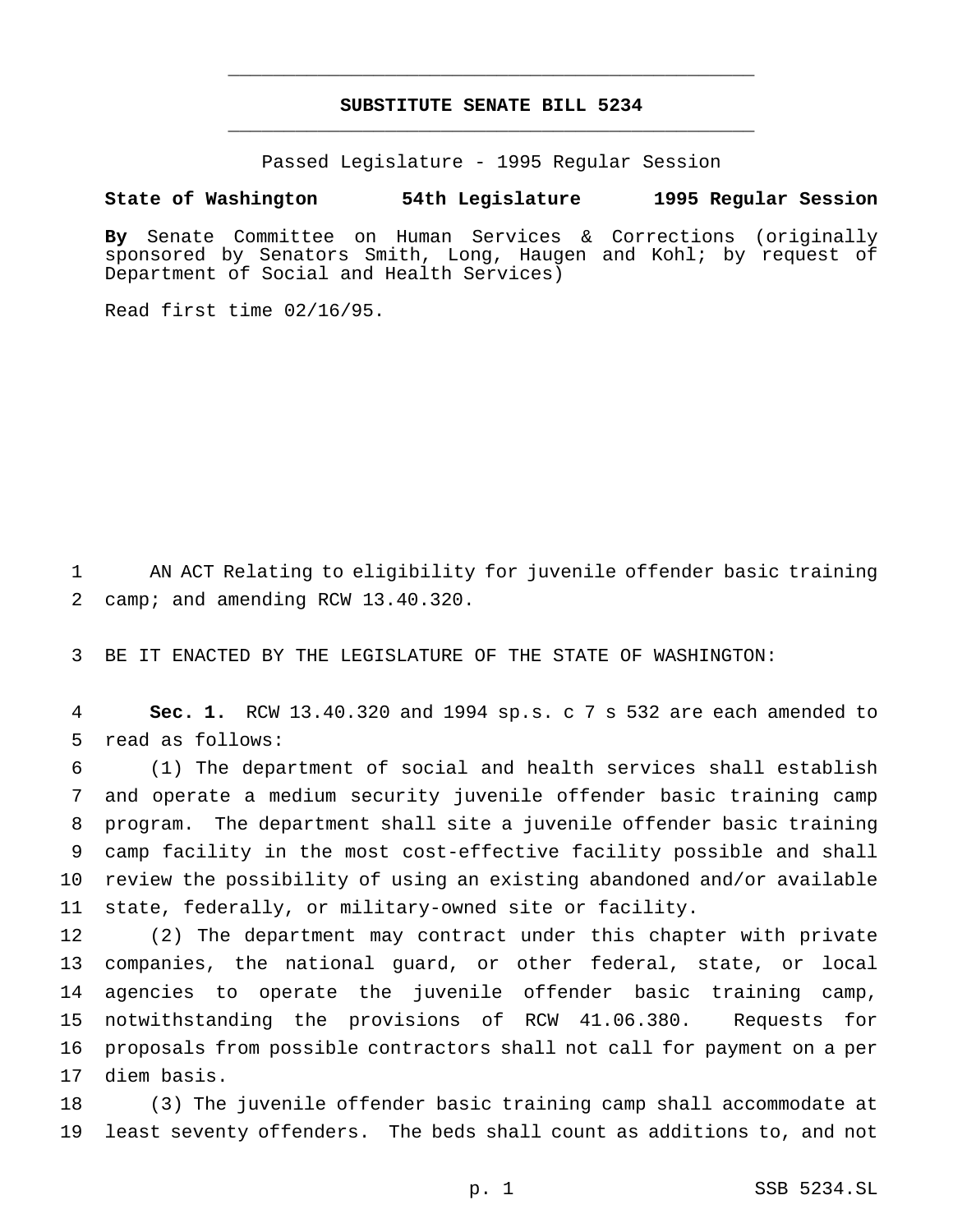be used as replacements for, existing bed capacity at existing department of social and health services juvenile facilities.

 (4) The juvenile offender basic training camp shall be a structured and regimented model lasting one hundred twenty days emphasizing the building up of an offender's self-esteem, confidence, and discipline. The juvenile offender basic training camp program shall provide participants with basic education, prevocational training, work-based learning, live work, work ethic skills, conflict resolution counseling, substance abuse intervention, anger management counseling, and structured intensive physical training. The juvenile offender basic training camp program shall have a curriculum training and work schedule that incorporates a balanced assignment of these or other rehabilitation and training components for no less than sixteen hours per day, six days a week.

 The department shall adopt rules for the safe and effective operation of the juvenile offender basic training camp program, standards for an offender's successful program completion, and rules for the continued after-care supervision of offenders who have successfully completed the program.

 (5) Offenders eligible for the juvenile offender basic training 21 camp option shall be those with a disposition of ((at least fifty-two 22 weeks but)) not more than seventy-eight weeks. Violent and sex offenders shall not be eligible for the juvenile offender basic training camp program.

 (6) If the court determines that the offender is eligible for the juvenile offender basic training camp option, the court may recommend that the department place the offender in the program. The department shall evaluate the offender and may place the offender in the program. 29 The evaluation shall include, at a minimum, a risk assessment developed 30 by the department and designed to determine the offender's suitability 31 for the program. No juvenile who is assessed as a high risk offender 32 or suffers from any mental or physical problems that could endanger his or her health or drastically affect his or her performance in the program shall be admitted to or retained in the juvenile offender basic training camp program.

 (7) All juvenile offenders eligible for the juvenile offender basic 37 training camp sentencing option shall spend ((the first)) one hundred twenty days of their disposition in a juvenile offender basic training camp. If the juvenile offender's activities while in the juvenile